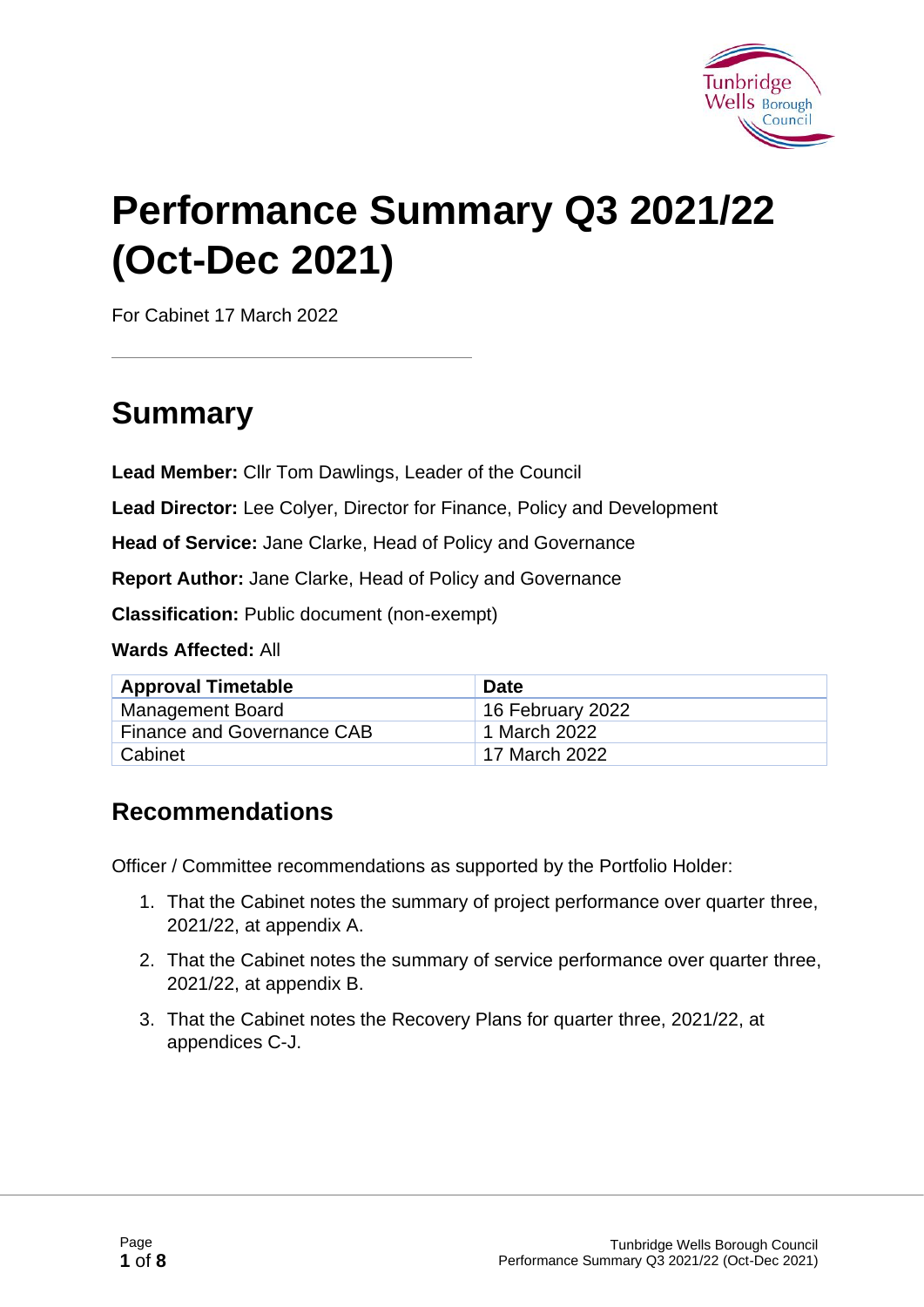

### **1. Introduction and Background**

- 1.1 This report summarises the performance of the Council's projects and services over quarter three, 2021/22. Appendix A provides a summary of projects in the Five Year Plan. Where service under-performance is identified, Recovery Plans are included at appendices C-H to give details of actions to bring service performance back on track.
- 1.2 The performance management framework is part of the overall governance framework of the Council, which seeks to ensure that risks are managed whilst results are delivered. Quarterly performance reporting helps the Council to improve services and deliver better results for residents, and Cabinet Committee oversight ensures that the framework is robust, and that performance is open to challenge from those with political responsibility for the delivery of projects and services. A public report helps other Councillors, residents and stakeholders to engage with the work of the Council, and to provide further challenge where it is appropriate and effective to do so.
- 1.3 The summary report is divided into two main sections:
	- Project performance (appendix A).
	- Service performance (appendix B).
- 1.4 Delivery of projects is monitored on a weekly basis by the Project Management Office and is reviewed every month by the Programme Management Board, which consists of the Chief Executive and Directors. Progress is also monitored with Portfolio Holders at monthly meetings.
- 1.5 Service performance is monitored daily by line managers, reported to Heads of Service monthly, and Management Board (Chief Executive and Directors) on a quarterly basis.

### **2. Project Performance**

- 2.1 Following decisions made in 2019, three projects within the Five Year Plan are no longer proceeding (a new theatre, new offices and additional off-street parking). The Public Realm Stage Two project is completed, as is the first of the Community Hubs at Southborough.
- 2.2 Therefore, four projects remain active (counted as five to provide individual updates for the two remaining Hubs), and their performance is as follows: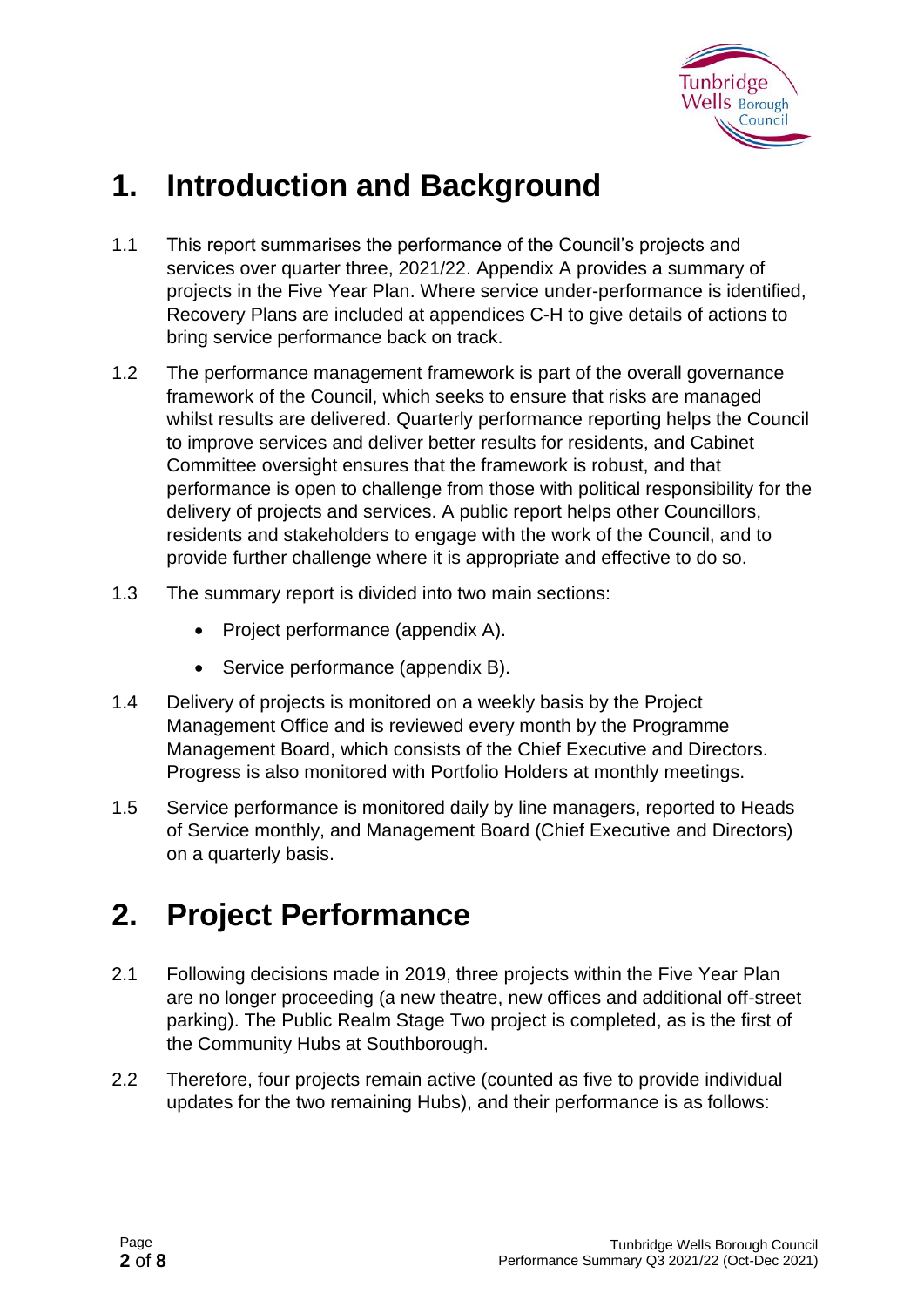| <b>Date</b> | <b>Red Status</b> | <b>Amber Status</b> | <b>Green Status</b> |
|-------------|-------------------|---------------------|---------------------|
| 2021/22 Q1  |                   |                     |                     |
| 2021/22 Q2  |                   |                     |                     |
| 2021/22 Q3  |                   |                     |                     |

2.3 Project performance has stayed the same since the last quarter. Detailed updates on the projects are available at appendix A.

### **3. Service Performance**

- 3.1 Historic museum indicators, which were put on hold whilst plans for the Amelia were developed, have now been deleted from the performance management framework as they are no longer relevant. When new services enter the building and are functional, new performance information will be discussed and proposed.
- 3.4 The Council is collecting performance information on 32 indicators for this year, 23 of which have targets.
- 3.5 Of the 23 that have targets, 15 are performing, six are under performing, and two are missing at the time of reporting. This is similar to the previous quarter.

| <b>Date</b> | <b>Performing</b> | <b>Not Performing</b> | Unavailable |
|-------------|-------------------|-----------------------|-------------|
| 2021/22 Q1  |                   |                       |             |
| 2021/22 Q2  | 15.               |                       |             |
| 2021/22 Q3  | 1 2               |                       |             |

#### **Under-performing Indicators**

- 3.6 There are eight indicators which are underperforming.
	- Households in temporary accommodation
	- Percentage of household waste sent for reuse, recycling and composting
	- Working days lost due to sickness
	- Processing of minor applications within time
	- Processing of other applications within time
	- Performance on appeal minor applications
	- Performance on appeal other applications
	- Collection of NNDR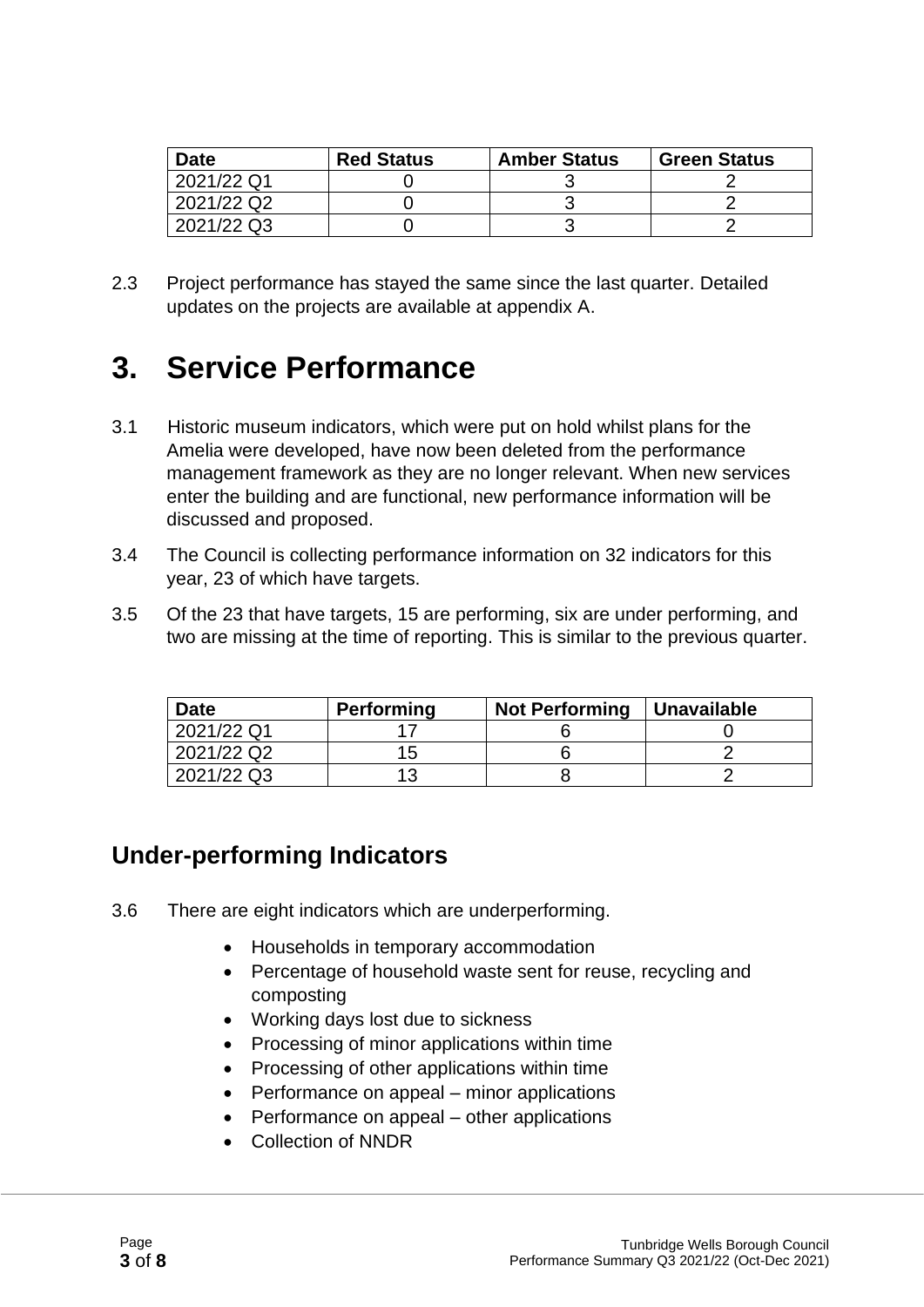3.7 Recovery Plans for these eight indicators are attached at appendices C-J, and give more details about the reasons for underperformance, and the actions the service will take to bring performance back to target.

### **4. Options Considered**

4.1 This report is for noting only, with no decisions being made as a result of the recommendations. As such there are no options available to Cabinet.

### **5. Preferred Option and Reason**

- 5.1 Performance management is an important tool to use for organisations and businesses to assess their progress on desired aims and outcomes. To promote transparency and increase trust in how the Council spends public funds, performance information is published quarterly to allow for greater scrutiny of the Council's long-term ambitions and its day-to-day activities.
- 5.2 The recommendations are to note the factual information within this report. Any actions Cabinet committee may choose to take as a result of the information will be brought forwards in separate reports which will include options appraisals and decisions.

### **6. Consultation on Options**

6.1 The information in this report is factual information and there are no direct decisions arising from the recommendations. As such, no public consultation has taken place.

#### **Recommendation from Cabinet Advisory Board**

2.1 The Finance and Governance Cabinet Advisory Board were consulted on 16 November 2021 and agreed the following:

*To be updated following the meeting.*

7.1 There are no decisions arising from this report and so no implementation period is necessary.

## **7. Appendices and Background Documents**

Appendices: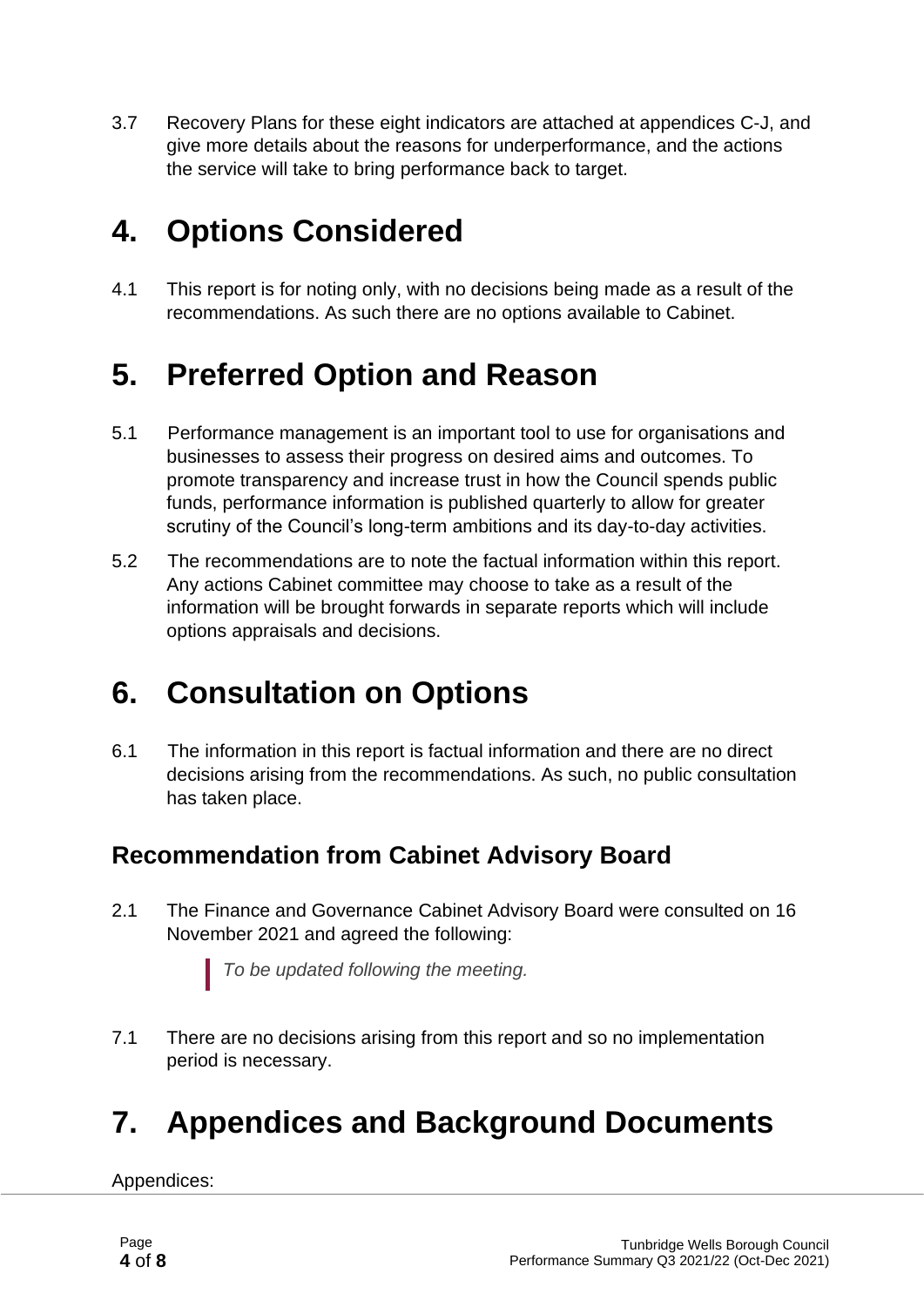- Appendix A: Project Summary
- Appendix B: Performance Indicator Outturn
- Appendix C-J: Under-performing Indicator Recovery Plans

### **8. Cross Cutting Issues**

#### **A. Legal (including the Human Rights Act)**

There is no statutory duty to report regularly to Cabinet on the Council's performance. However, under Section 3 of the Local Government Act 1999 (as amended) a best value authority has a statutory duty to secure continuous improvement in the way in which its functions are exercised having regard to a combination of economy, efficiency and effectiveness.

One of the purposes of the Council's Corporate Priorities is to provide clear strategic direction in order to facilitate the improvement of the economy, efficiency and effectiveness of Council Services. Regular reports on the Council's performance assist in demonstrating best value and compliance with the statutory duty.

There are no consequences arising from the recommendation that adversely affect or interfere with individuals' rights and freedoms as set out in the Human Rights Act 1998.

*Jayne Bolas, Principal Solicitor Contentious and Corporate Governance, 7 February 2022*

#### **B. Finance and Other Resources**

A number of these performance indicators and projects have financial implications and where appropriate these are covered in the Capital, Revenue and Treasury Monitoring Reports that accompany this report.

*Jane Fineman, Head of Finance, Parking and Procurement, 7 February 2022*

### **C. Staffing**

This report demonstrates the vast proportion of work being undertaken by the Council's staff to provide services for the Borough and meet the projects within the Five Year Plan. Performance is monitored on a monthly basis by Heads of Service and is assessed against current staffing trends and issues to ensure staff resources are aligned with the Council's priorities.

*Nicky Carter, Head of HR, Customers and Communities, 7 February 2022*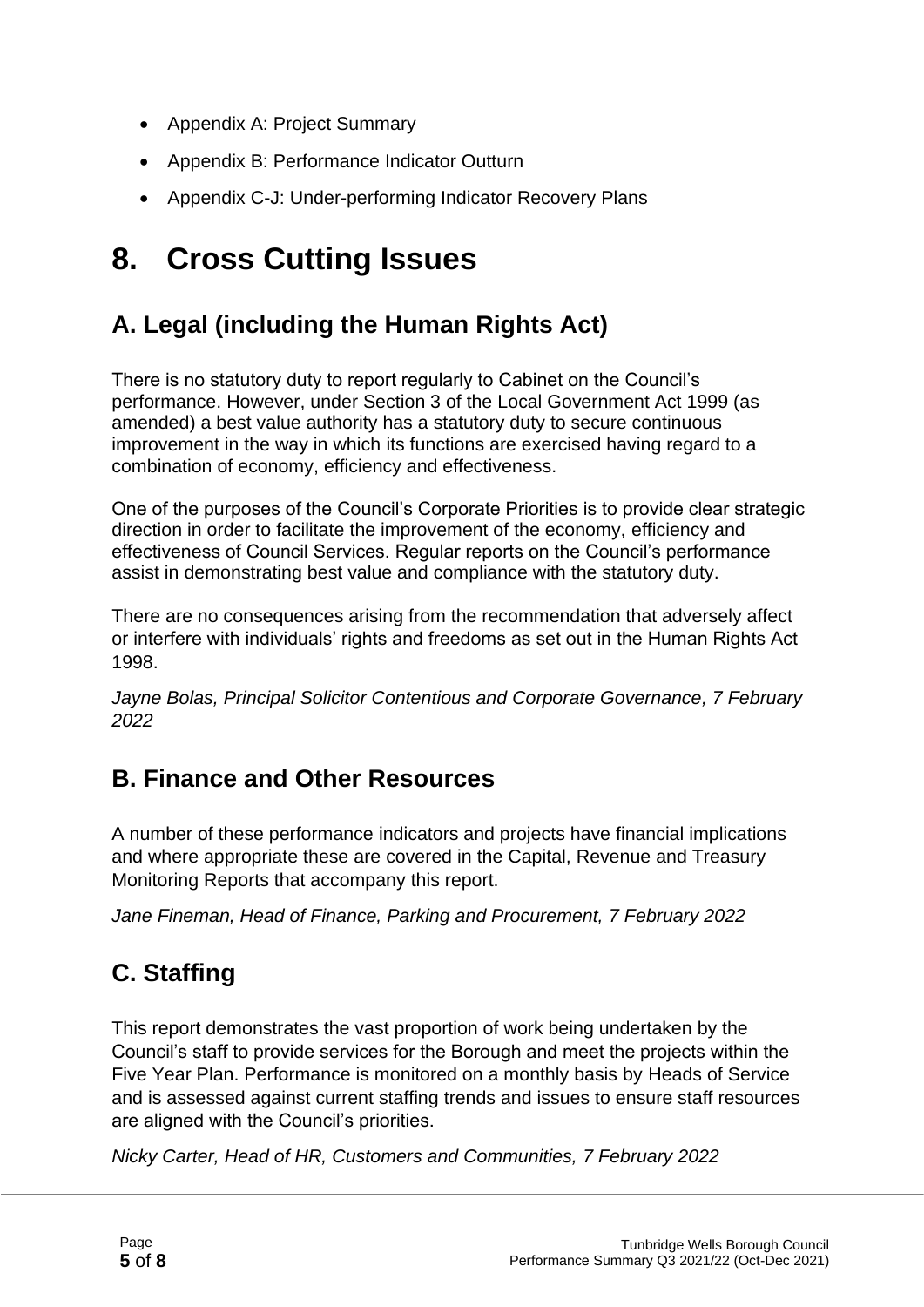#### **D. Risk Management**

All risks associated with this report are within the Council's current risk appetite and managed in accordance with its risk management strategy.

*Jane Clarke, Head of Policy and Governance, 7 February 2022*

#### **E. Environment and Sustainability**

This report and the action plans will have considered this aspect to ensure that the service areas and projects deliver the desired outcomes for Environment and Sustainability.

Section 40, National Environment and Rural Communities Act 2006

*40(1) Every public authority must, in exercising its functions have regard so far as is consistent with the proper exercise of those functions, to the purpose of conserving biodiversity.*

#### Section 85, Countryside and Rights of Way Act 2000

*85(1) In exercising or performing any functions in relation to, or so as to affect, land in an area of outstanding natural beauty, a relevant authority shall have regard to the purpose of conserving and enhancing the natural beauty of the area of outstanding natural beauty.*

*Gary Stevenson, Head of Environment, Housing and Health, 7 February 2022*

#### **F. Community Safety**

There are no consequences arising from the recommendation that adversely affect community safety.

Section 17, Crime and Disorder Act 1998

*17(1) Without prejudice to any other obligation imposed on it, it shall be the duty of each authority to which this section applies to exercise its various functions with due regard to the likely effect of the exercise of those functions on, and the need to do all that it reasonably can to prevent, crime and disorder in its area.*

*Terry Hughes, Community Safety Manager, 7 February 2022*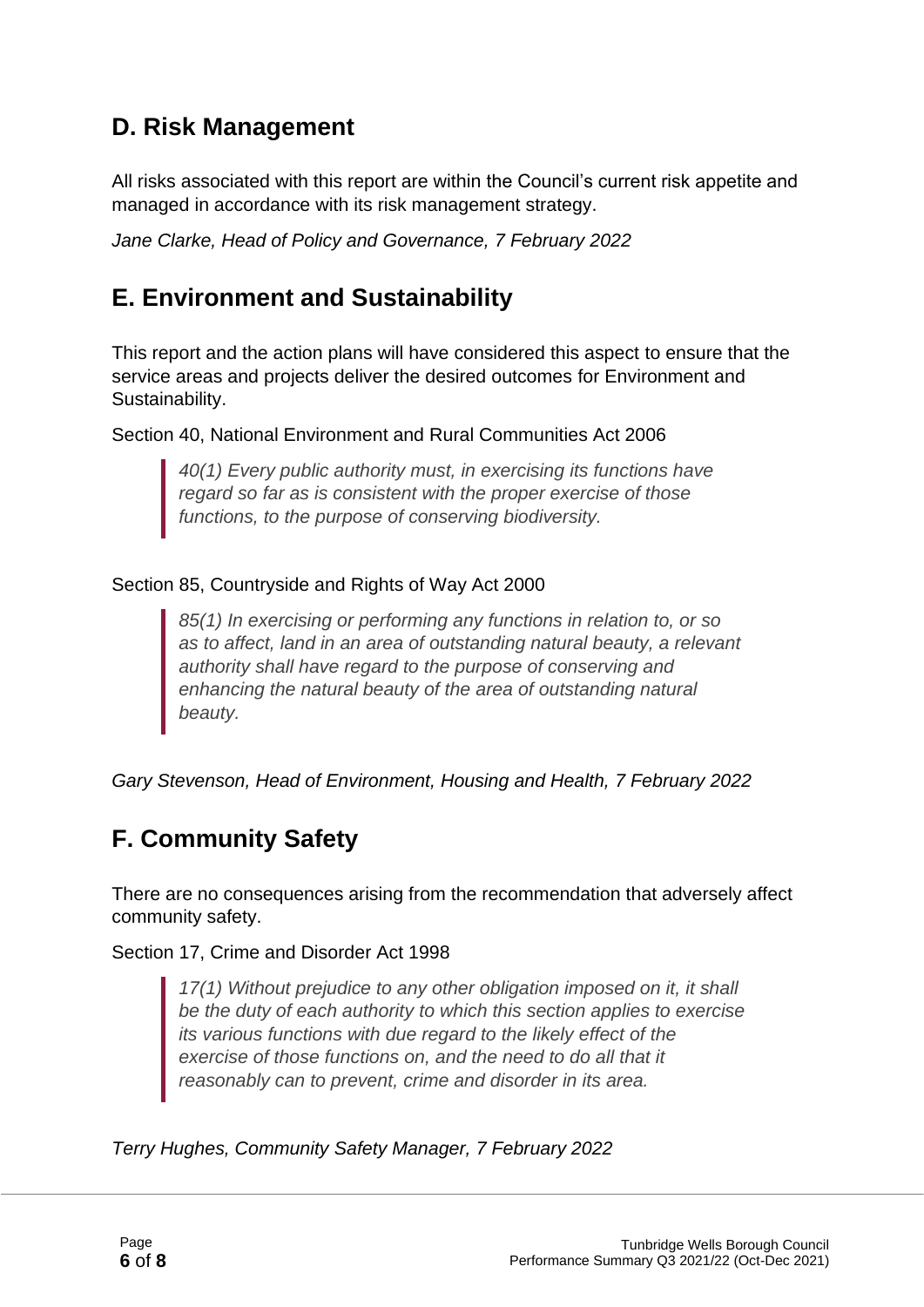#### **G. Equalities**

The decisions recommended through this paper have a remote or low relevance to the substance of the Equality Act. There is no apparent equality impact on end users.

Section 149, Equality Act 2010

*149(1) A public authority must, in the exercise of its functions, have due regard to the need to –*

*(a) eliminate discrimination, harassment, victimisation and any other conduct that is prohibited by or under this Act;*

*(b) advance equality of opportunity between persons who share a relevant protected characteristic and persons who do not share it;*

*(c) foster good relations between persons who share a relevant protected characteristic and persons who do not share it.*

*Jane Clarke, Head of Policy and Governance, 7 February 2022*

#### **H. Data Protection**

There are no data protection issues which need to be considered as a part of this report.

Article 5, General Data Protection Regulation 2016

*1. Personal data shall be:*

*(a) processed lawfully, fairly and in a transparent manner in relation to the data subject;*

*(b) collected for specific, explicit and legitimate purposes and not further processed in a manner that is incompatible with those purposes;*

*(c) adequate, relevant and limited to what is necessary in relation to the purposes for which they are processed;*

*(d) accurate and, where necessary, kept up to date;*

*(e) kept in a form which permits identification of data subjects for no longer than is necessary for the purposes for which the personal data are processed;*

*(f) processed in a manner that ensures appropriate security of the personal data, including protection against unauthorised or unlawful processing and against accidental loss, destruction or damage, using appropriate technical or organisational measures.*